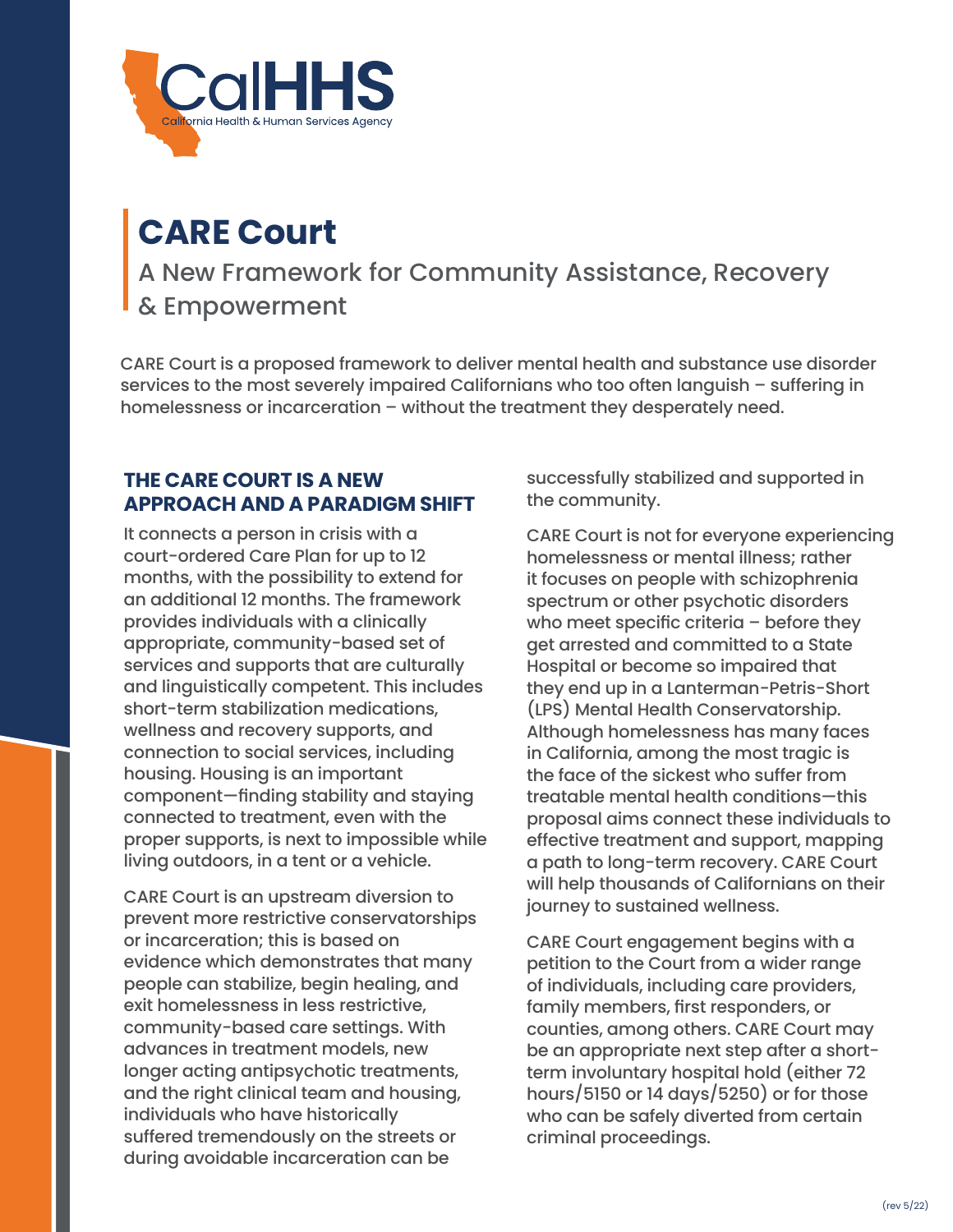Supporting a path to recovery and selfsufficiency is core to CARE Court, with a Public Defender and a newly established CARE Supporter for each participant in addition to their full clinical team. The role of the Supporter is to help the participant understand, consider, and communicate decisions, giving the participant the tools to make self-directed choices to the greatest extent possible. The Care plan ensures that supports and services are coordinated and focused on the individual needs of the person it is designed to serve. Often times, care for this vulnerable population fails to bring together the clinical treatment and housing. The creation of a Psychiatric Advance Directive will further provide direction on how to address potential future episodes of impairing illness that are consistent with the expressed interest of the participant and protect against negatives outcomes.

# **ACCOUNTABILITY IN CARE COURT GOES BOTH WAYS**

If a participant cannot successfully complete a Care plan, the individual may be referred by the Court for a conservatorship, consistent with current law. For individuals whose prior conservatorship proceedings were diverted, those proceedings will resume under the presumption that no suitable alternatives to conservatorship are available.

The CARE Court will also hold local governments accountable for providing care to the people who need it, using the variety of robust funding streams available to counties today. These funding sources include: Mental Health Services Act, mental health realignment, federal funds, and the proposed \$1.5 billion for behavioral health bridge housing, as well as various housing and clinical residential placements available to cities and counties under the Governor's \$12 billion homelessness plan. If local governments do not meet their specified responsibilities under the court-ordered Care plans, the Court will have the ability to order sanctions and, in extreme cases, appoint an agent to ensure services are provided.

# **A FRAMEWORK THAT REQUIRES COMMUNITY ENGAGEMENT AND INPUT**

This is a framework that requires deep engagement with the community to ensure that it is built with Californians and not for them. In the coming weeks, we intend to engage a broad set of stakeholders to further build this framework out and ensure that it can deliver meaningful results for some of our most vulnerable neighbors.

We call on organizations and individuals alike to engage with us by providing written feedback that can be sent to us at **[CARECourt@chhs.ca.gov](mailto:CARECourt%40chhs.ca.gov?subject=).**